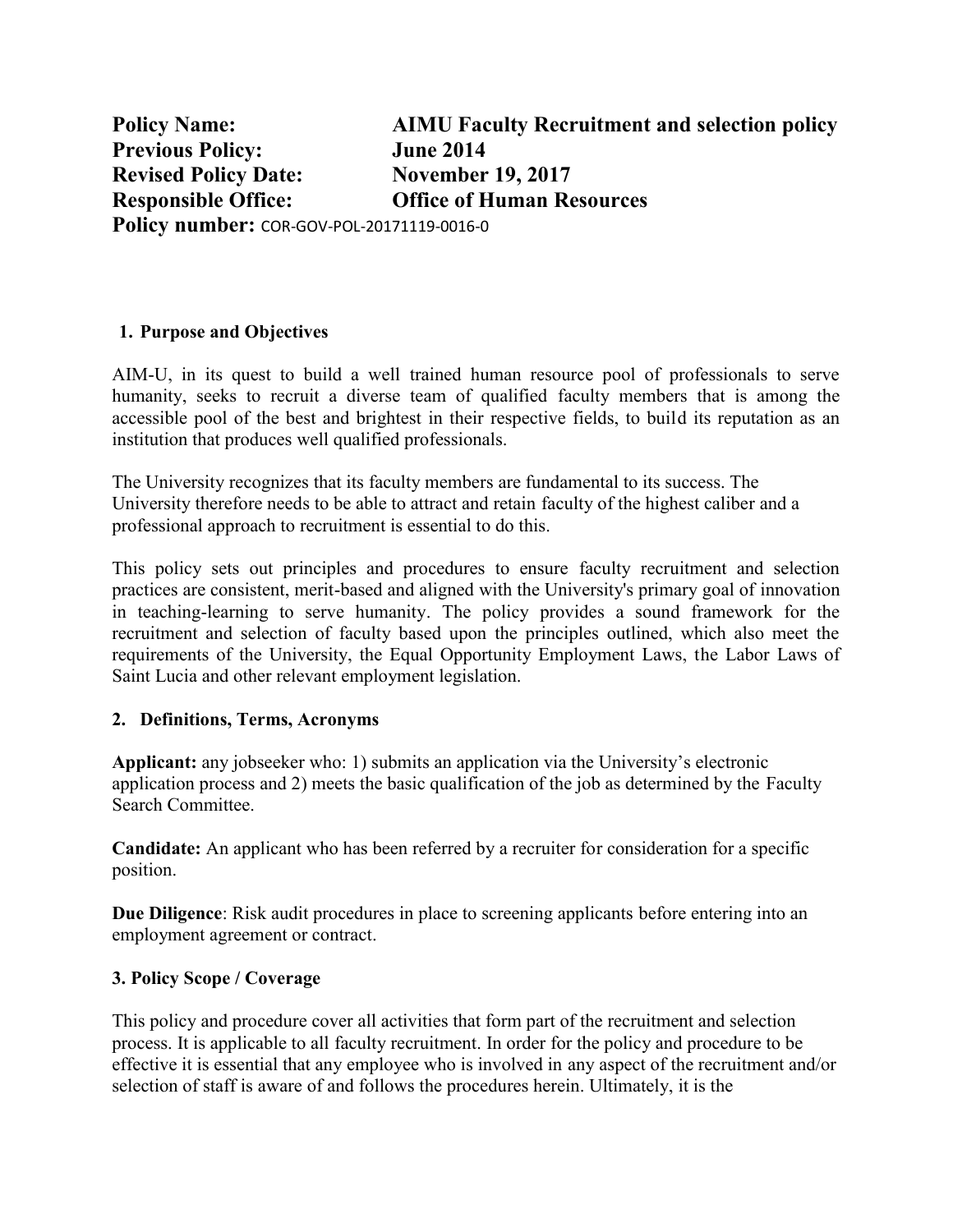responsibility of the Administrative staff in the University, including Heads of School, in conjunction with Human Resources Director to ensure that there is compliance with the policy.

# **4. Policy Statement**

- The University has a principle of open competition in its approach to recruitment.
- The University will seek to recruit the best candidate for the job based on merit. The recruitment and selection process should ensure the identification of the person best suited to the job and the University.
- The University will ensure that the recruitment and selection of staff is conducted in a professional, timely and responsive manner and in compliance with current employment legislation of Saint Lucia.
- The University will provide appropriate support to those involved in recruitment and selection activities in order to meet this core principle. Any member of staff involved in the selection of staff should satisfy him or herself that he/she is appropriately trained and can comply with the requirements of this policy and procedure.
- Recruitment and selection is a key public relations exercise and should enhance the reputation of the University. The University will treat all candidates fairly, equitably and efficiently, with respect and courtesy, aiming to ensure that the candidate experience is positive, irrespective of the outcome.
- The University will promote best practice in recruitment and selection. It will continuously develop its recruitment and selection practices to allow new ideas and approaches to be incorporated.
- Search Firms may be engaged in the event filling a post has posed a challenge. All search firms doing business with AIM-U must contractually agree to comply with the University's obligations and to collect and provide the University information in compliance with stipulated laws of Saint Lucia and to satisfy the University's documentation requirements.
- The University will ensure that its recruitment and selection process is cost effective.
- If a member of staff involved in the recruitment process has a close personal or familial relationship with an applicant they must declare this as soon as they are aware of the individual's application and avoid any involvement in the recruitment and selection decision-making process.
- All documentation relating to applicants will be treated confidentially.

# **5. Procedures Statement**

There are a number of key stages in recruiting and selecting for a post as follows:

- 5.1 Preparation Stage
	- The recruitment and selection process should not commence until a full evaluation of the need for the role against the School's or Department's mission, strategic plan and budget has been completed.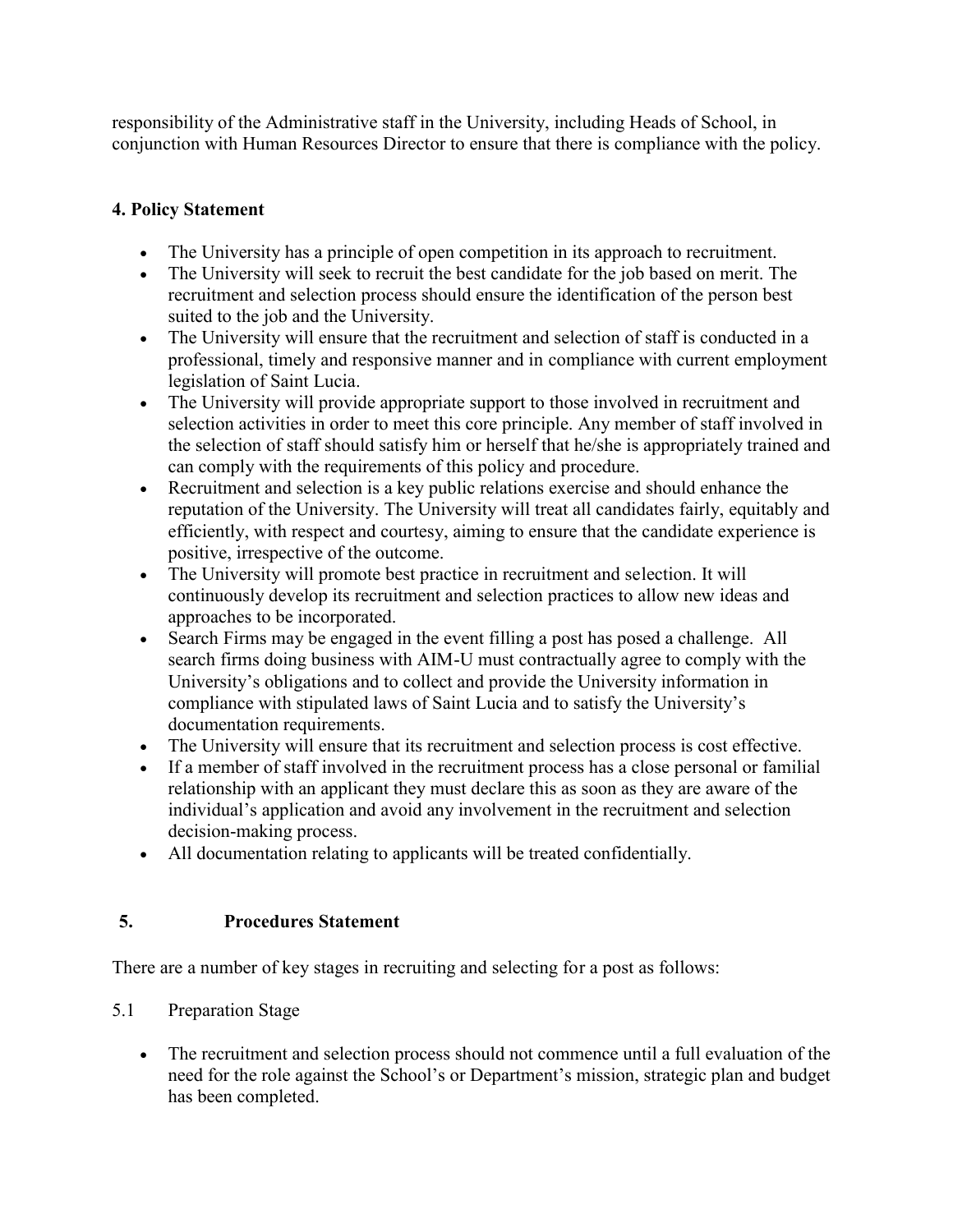- The recruitment of staff will take into account the University's need for new ideas and approaches and additionally should support the University's commitment to ensuring a diverse workforce by proactively seeking to attract groups that are under-represented in the University's profile to maximise its ability to meet diverse student requirements.
- Recruitment should form an integral part of the staffing strategy for the area and should take account of the need for any 'positive action' initiatives in process. 'Positive Action' refers to the steps that an employer can take to encourage applicants from people who share a protected characteristic (e.g. a certain gender or race) who under-represented in a particular area of the workforce, for example:
	- o Placing advertisements and any other publication which is targeted at groups which are under-represented;
	- o Including statements in advertisements that encourage individuals from underrepresented groups to apply for the advertised position.
- All new or changed posts must be formally reviewed and graded before they are advertised in order to help ensure equal pay for work of equal value.
- Formal authorisation to recruit to a post should be sought before commencing the recruitment process.
- If the faculty search committee believes that there may be potential difficulties in recruiting to a post they should consult with the HR and the Administration on comparative market rates and options for appropriate action.
- 5.2 Job Description & Person Specification
	- A job description must be produced or updated for any vacant post that is to be filled.
	- The job description should accurately reflect the elements of the post.
	- The person specification should state both the essential and desirable criteria in terms of skills, aptitudes, knowledge and experience for the job, all of which should be directly related to the job and applied equally to all applicants. Care should be taken when writing the person specification to ensure that criteria used do not indirectly discriminate against certain groups of applicants.

## 5.3 Advertising

The job opening will be advertised locally at the school website and in publications from Saint Lucia.

Applicants are asked to provide equal opportunities details when making their application to enable a robust means of monitoring the success of recruitment in relation to our diversity aims. This information is separate from the job application and applicants are free to indicate that they do not want to provide these details.

- The University has a legal obligation to comply fully with the provisions of the Labor Laws of Saint Lucia.
- All advertisements will be placed through the HR Department, except where alternative arrangements have been formally agreed in advance with the HR Department.
- All advertised vacancies will be placed on the University's website.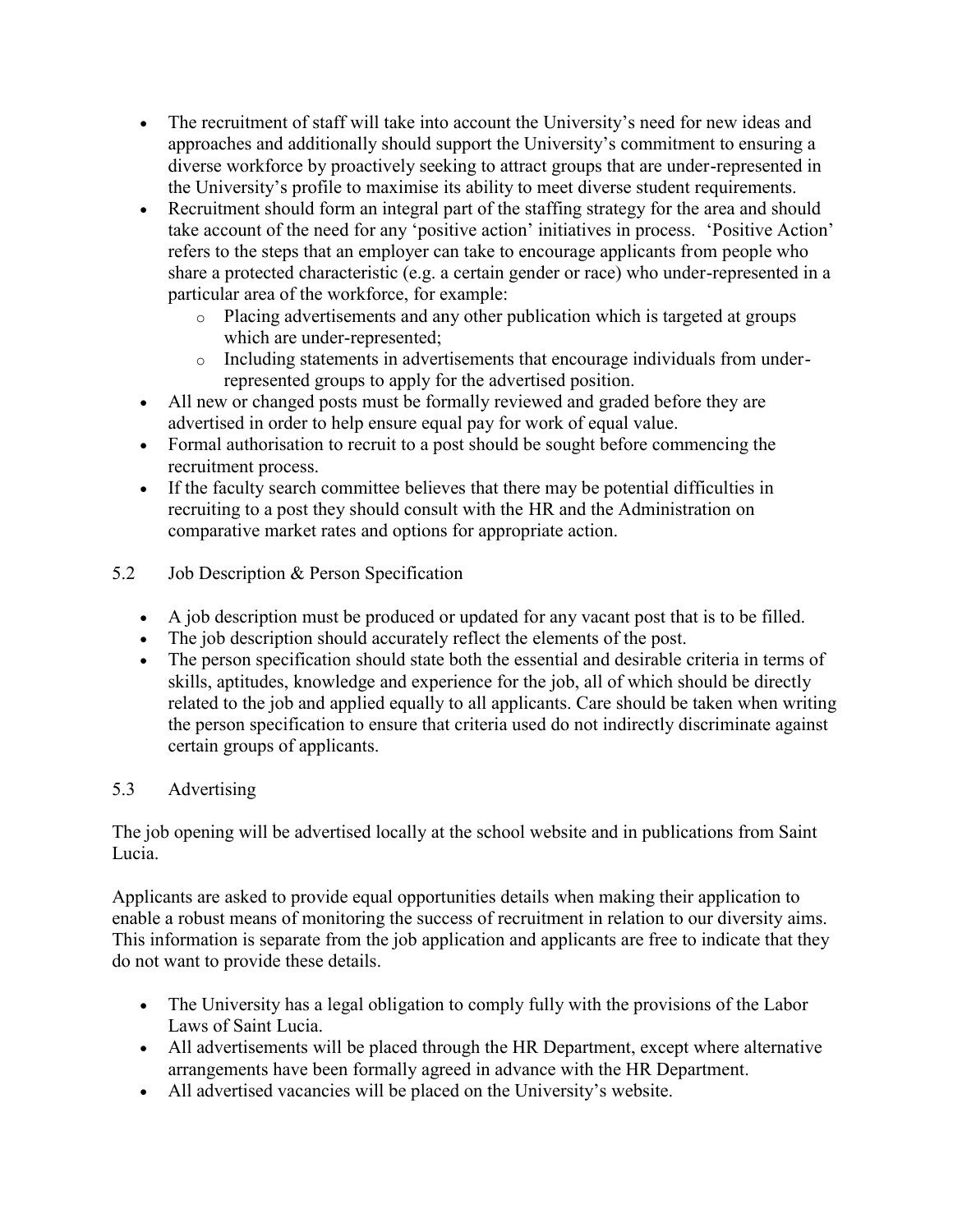All advertising must be cost-effective and agreed in advance with the Board of Governors.

## **6. Selection of Candidates**

6.1 Short-listing, microteaching session and selection:

- The resume of all applicants will be reviewed by the Faculty search committee consisting of the Dean, Director of Quality Assurance, the Associate Dean and an external expert.
- The committee may short list applicants based on their qualifications, publications, diversity issues and financial considerations.
- The faculty search committee conducts a preliminary phone or electronic interview to assess the candidate's commitment, general abilities, ability to express himself or herself in English among other parameters.
- These candidates are then invited to participate in a microteaching session. Members of the faculty search committee, members of the faculty and selected students assess the candidate during the microteaching session using the rubric.
- If required candidates are ranked with regard to their performance during the microteaching session.
- The faculty search committee then interviews the highest ranked candidates (first and second) once more to discuss their possible joining formalities, their expected date of joining, whether any family members will be joining them on the island and any special requirements from both sides.
- In situations where there is more than one candidate who is suitable for appointment, but one or more of the candidates requires the University to sponsor them to obtain the right to work in Saint Lucia, in accordance with immigration rules the panel should give preference to any of the candidates who do hold a continuing work visa.
- The University will ensure that it complies with all current immigration rules by reviewing its recruitment processes and management guidance as and when changes occur.
- In the event that a candidate requests feedback about their performance in the selection process this should be arranged by the Chair of the panel or he or she may delegate this to another member of the panel where appropriate.
- Unsuccessful interview candidates should be dealt with courteously and sensitively and will, as a minimum, receive telephone or written notification of the outcome of the selection process.
- Where there is an international candidate and a candidate from St. Lucia who are equal after the selection process is complete and both meet the requirements of the role, then the candidate from the St. Lucia must take precedence, and be offered the role. This reflects the statutory employment requirements.

# 6.3 Due Diligence Procedures / Referees

• Information sought from referees should be structured around the requirements of the job and the job description should be provided. It should be noted that many organizations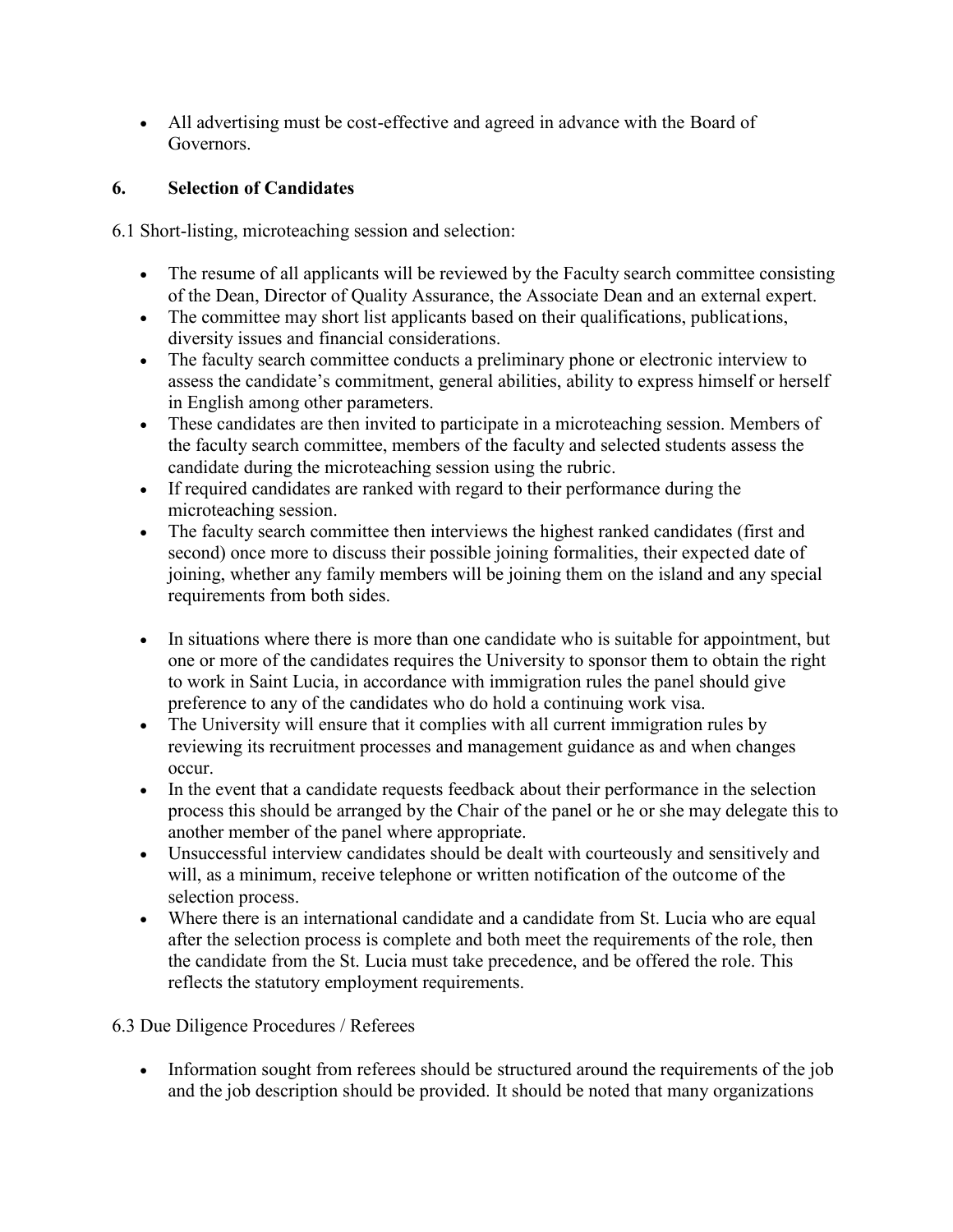have a policy of not providing personal references and therefore references provided may only confirm details of current appointment. This is much less likely to be the case with references for academic posts which are of a more personal nature.

- Reference request letters are forwarded from the Chair of the Faculty Search Committee (Associate Dean of Medicine).
- If the appointment is urgent, the search committee may seek to obtain a verbal or telephone reference for the successful candidate providing that standard procedures for doing so are followed.
- Referees should not be contacted without the candidate's consent and the information provided should be treated as confidential by the panel members.
- In certain circumstances a school or personal reference is acceptable.

## 6.4 Making the Appointment

- It is recognized that in many cases it is desirable to make a verbal offer very shortly after the selection process to enhance the University's ability to recruit the selected candidate. In such cases the verbal offer will normally be made by the Chair of the search committee in consultation with the VP Administration and the Chair of the Board of Governors, although he or she has the discretion to delegate this responsibility if felt appropriate.
- The University recognizes open contracts as the general form of employment relationship between employers and employees and will appoint new and existing staff to contracts unless necessary and objective reasons justify use of a fixed-term contract.
- Appointments will usually be made at the grade minimum of the advertised salary scale unless directly relevant experience would justify additional increments. Advice should be sought from the Board if the intention is to appoint at the grade maximum of the advertised salary scale. No appointment can be made above the advertised scale.
- Once a selection decision has been made the HR Department will produce a written offer of employment following receipt of the recommendation for appointment from the Board of Governors, in line with agreed service standards. Offers of employment are normally subject to satisfactory references, medical clearance, checks of qualifications and any other checks as appropriate, such as Immigration checks,

## 6.5 Orientation / Induction

• Induction is the final stage of the recruitment process. Once the successful candidate has accepted the offer of employment and a start date has been agreed the Head of School or Department is responsible for preparing a comprehensive orientation programme for the new employee.

## Responsibility: Supervisor

- Ensure the new staff member completes the induction objectives.
- Ensures the new staff member is familiar with the job performance standards and appraisal procedures.